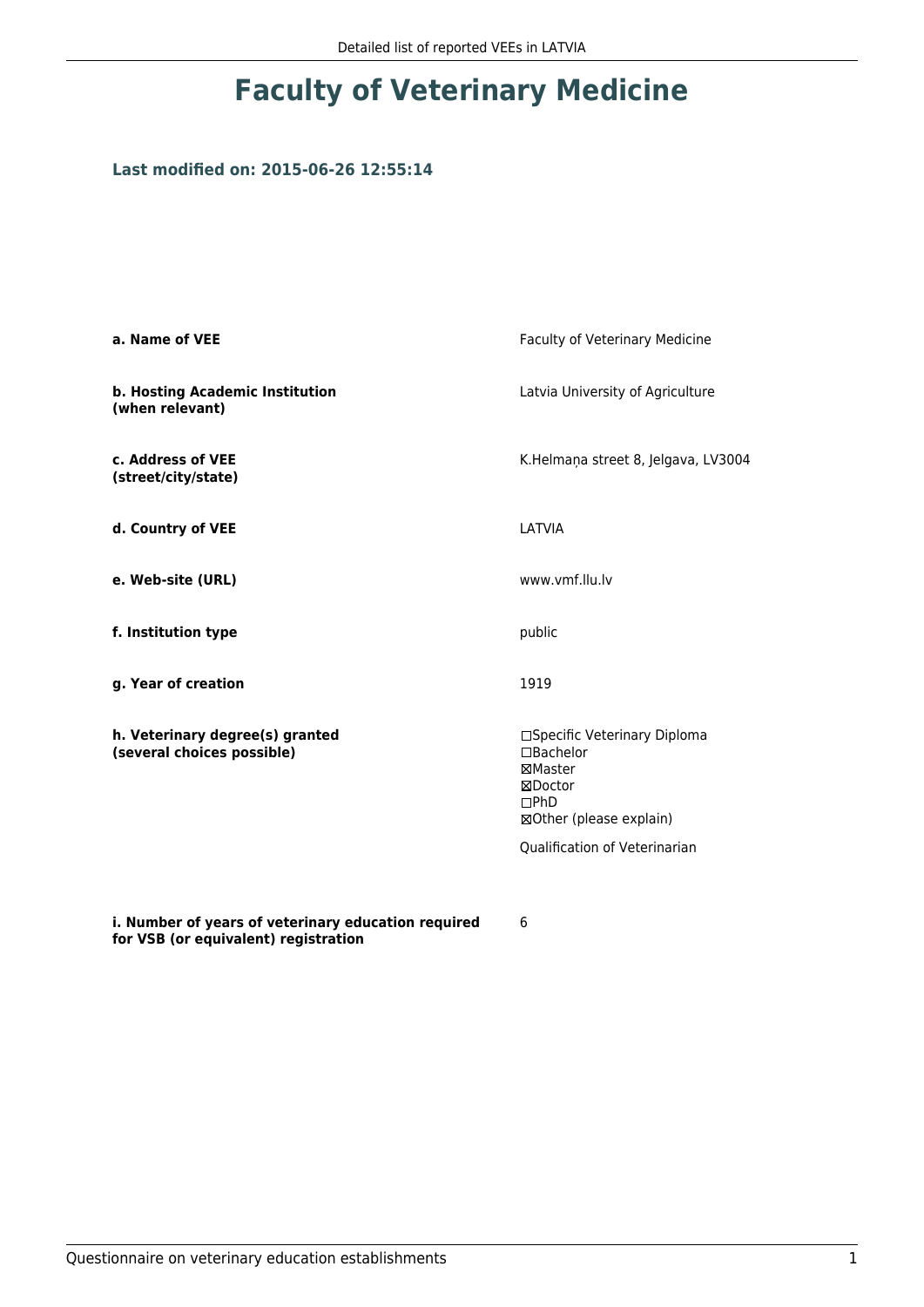## **j. Average number of veterinary students per class**

| within the establishment |
|--------------------------|
|                          |

|                                                                                                   | 1st Year                                                                                                                                                              | 51-100                                         |
|---------------------------------------------------------------------------------------------------|-----------------------------------------------------------------------------------------------------------------------------------------------------------------------|------------------------------------------------|
|                                                                                                   | 2d Year                                                                                                                                                               | $0 - 50$                                       |
|                                                                                                   | 3d Year                                                                                                                                                               | $0 - 50$                                       |
|                                                                                                   | 4th Year                                                                                                                                                              | $0 - 50$                                       |
|                                                                                                   | 5th Year                                                                                                                                                              | $0 - 50$                                       |
|                                                                                                   | 6th Year                                                                                                                                                              | $0 - 50$                                       |
|                                                                                                   | 7th Year                                                                                                                                                              |                                                |
| k. Average number of veterinary graduates per year<br>from the establishment                      | $0 - 50$                                                                                                                                                              |                                                |
| I. Minimum education required for admission to the<br>establishment<br>(several choices possible) | ⊠High School University Entrance<br>Qualification<br>□Pre-Veterinary Science Diploma<br>□Pre-Veterinary Science Degree<br>□Other specific VEE entrance qualifications |                                                |
| m. Is there a selection procedure at<br>(several choices possible)                                | □National level<br>$\square$ State level<br><b>⊠Establishment level</b>                                                                                               |                                                |
| n. National accreditation/certification/approval                                                  | Yes                                                                                                                                                                   |                                                |
|                                                                                                   | <b>Accrediting agency:</b>                                                                                                                                            |                                                |
|                                                                                                   | <b>Name of the Agency</b>                                                                                                                                             | Latvia Ministry<br>of Education<br>and Science |
|                                                                                                   | <b>Address of the</b><br><b>Agency</b>                                                                                                                                | Vaļņu street 2,<br>Riga, LV1050                |
|                                                                                                   | Country of the<br><b>Agency</b>                                                                                                                                       | Latvia                                         |
|                                                                                                   | Date granted (yyyy-<br>mm-dd)                                                                                                                                         | 2014-05-19                                     |
|                                                                                                   | <b>Period of validity</b><br>(years)                                                                                                                                  | 5                                              |
| o. Regional accreditation/certification/approval                                                  | No                                                                                                                                                                    |                                                |